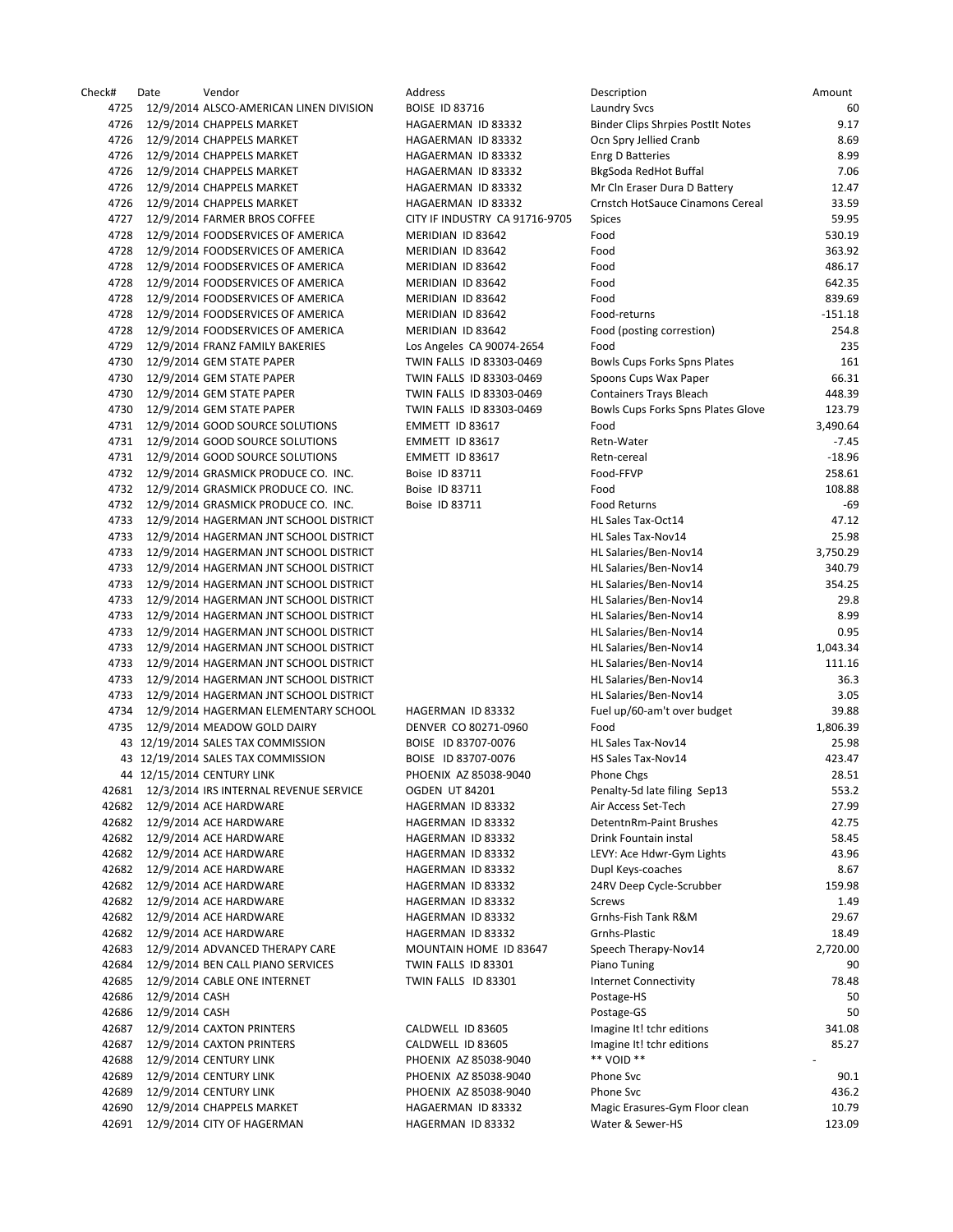42691 12/9/2014 CITY OF HAGERMAN HAGERMAN ID 83332 W 42691 12/9/2014 CITY OF HAGERMAN HAGERMAN ID 83332 WATER AND SERWER 42692 12/9/2014 CONNIE VAN KLEECK OTR/L GOOINDG ID 83330 C 42693 12/9/2014 COSTCO CREDIT CARD HB CAROL STREAM IL 60197-5859 F 42694 12/9/2014 MATT COTTAM **HAGERMAN ID 83332** S 42694 12/9/2014 MATT COTTAM **HAGERMAN ID 83332** S 42694 12/9/2014 MATT COTTAM **HAGERMAN ID 83332** M 42695 12/9/2014 GREAT AMERICA FINANCIAL SVCS DALLAS TX 75266-0831 X 42695 12/9/2014 GREAT AMERICA FINANCIAL SVCS DALLAS TX 75266-0831 X 42696 12/9/2014 GUMDROP BOOKS BETHANY MO 64424 LIBRARY BOOKS 42697 12/9/2014 HAGERMAN FIRE PROTECTION DIST. HAGERMAN ID 83332 C 42698 12/9/2014 HAGERMAN HOMETOWN MART BLISS ID 83314 FUEL 42699 12/9/2014 HAGERMAN VALLEY SPRING WATER HAGERMAN ID 83332 V 42700 12/9/2014 ID BOOK & SCHOOL SUPPLY BOISE ID 83714 Numbers 8.999.99 42700 12/9/2014 ID BOOK & SCHOOL SUPPLY BOISE ID 83714 42700 12/9/2014 ID BOOK & SCHOOL SUPPLY BOISE ID 83714 ALPHABET OLD MUDD 42700 12/9/2014 ID BOOK & SCHOOL SUPPLY BOISE ID 83714 2 42700 12/9/2014 ID BOOK & SCHOOL SUPPLY BOISE ID 83714 COMPLETE COMPLETE COMPLETE COMPLETE COMPLETE COMPLETE COMPLETE COMPLETE COMPLETE COMPLETE COMPLETE COMPLETE COMPLETE COMPLETE COMPLETE COMPLETE COMPLETE COMPLETE COMPL 42700 12/9/2014 ID BOOK & SCHOOL SUPPLY BOISE ID 83714 TABLE TOP PC 42700 12/9/2014 ID BOOK & SCHOOL SUPPLY BOISE ID 83714 C 42700 12/9/2014 ID BOOK & SCHOOL SUPPLY BOISE ID 83714 DAILY CHART 42701 12/9/2014 ID HIGH SCH ACTIVITIES IHSAA BOISE ID 83704 Activity Card Activity Card Activity Card Activity C 42702 12/9/2014 IDAHO POWER COMPANY BOISE ID 83721-0030 P 42702 12/9/2014 IDAHO POWER COMPANY BOISE ID 83721-0030 P 42702 12/9/2014 IDAHO POWER COMPANY BOISE ID 83721-0030 P 42702 12/9/2014 IDAHO POWER COMPANY BOISE ID 83721-0030 P 42702 12/9/2014 IDAHO POWER COMPANY BOISE ID 83721-0030 P 42702 12/9/2014 IDAHO POWER COMPANY BOISE ID 83721-0030 P 42703 12/9/2014 ID SCHOOL BOARD ASSN INC ISBA BOISE ID 83707-4797 B 42704 12/9/2014 IT - INTEGRATED TECHNOLOGIES TWIN FALLS ID 83303-1843 C 42704 12/9/2014 IT - INTEGRATED TECHNOLOGIES TWIN FALLS ID 83303-1843 C 42704 12/9/2014 IT - INTEGRATED TECHNOLOGIES TWIN FALLS ID 83303-1843 C 42704 12/9/2014 IT - INTEGRATED TECHNOLOGIES TWIN FALLS ID 83303-1843 C 42704 12/9/2014 IT - INTEGRATED TECHNOLOGIES TWIN FALLS ID 83303-1843 C 42704 12/9/2014 IT - INTEGRATED TECHNOLOGIES TWIN FALLS ID 83303-1843 C 42704 12/9/2014 IT - INTEGRATED TECHNOLOGIES TWIN FALLS ID 83303-1843 C 42704 12/9/2014 IT - INTEGRATED TECHNOLOGIES TWIN FALLS ID 83303-1843 C 42705 12/9/2014 KIMBERLY NURSERIES TWIN FALLS ID 83301 B 42706 12/9/2014 MEDICAID DIVISON OF BOISE ID 83720-0036 S 42707 12/9/2014 OFFICE DEPOT CHICAGO IL 60680-1040 3 42707 12/9/2014 OFFICE DEPOT CHICAGO IL 60680-1040 3 42707 12/9/2014 OFFICE DEPOT CHICAGO IL 60680-1040 3 42707 12/9/2014 OFFICE DEPOT CHICAGO IL 60680-1040 T 42707 12/9/2014 OFFICE DEPOT CHICAGO IL 60680-1040 5 42707 12/9/2014 OFFICE DEPOT CHICAGO IL 60680-1040 S 42707 12/9/2014 OFFICE DEPOT CHICAGO IL 60680-1040 2 42707 12/9/2014 OFFICE DEPOT CHICAGO IL 60680-1040 L 42707 12/9/2014 OFFICE DEPOT CHICAGO IL 60680-1040 3 42708 12/9/2014 OFFICE VALUE MERIDIAN ID 83642 R 42708 12/9/2014 OFFICE VALUE MERIDIAN ID 83642 18 42708 12/9/2014 OFFICE VALUE MERIDIAN ID 83642 Blue B 42708 12/9/2014 OFFICE VALUE MERIDIAN ID 83642 T 42708 12/9/2014 OFFICE VALUE MERIDIAN ID 83642 1 42708 12/9/2014 OFFICE VALUE MERIDIAN ID 83642 3 42708 12/9/2014 OFFICE VALUE MERIDIAN ID 83642 3 42708 12/9/2014 OFFICE VALUE MERIDIAN ID 83642 6 42708 12/9/2014 OFFICE VALUE MERIDIAN ID 83642 Electric Sharper 42.499 42708 12/9/2014 OFFICE VALUE 1 2008 MERIDIAN ID 83642 42708 12/9/2014 OFFICE VALUE 10 100 MERIDIAN ID 83642 6 42708 12/9/2014 OFFICE VALUE **Alternative State Contract Automobile File File Formation** File Formation of The F 42709 12/9/2014 PRO ACTIVE ADVANTAGE LLC HAGERMAN ID 83332 B 42709 12/9/2014 PRO ACTIVE ADVANTAGE LLC HAGERMAN ID 83332 B 42709 12/9/2014 PRO ACTIVE ADVANTAGE LLC HAGERMAN ID 83332 B 42709 12/9/2014 PRO ACTIVE ADVANTAGE LLC HAGERMAN ID 83332 B 42709 12/9/2014 PRO ACTIVE ADVANTAGE LLC HAGERMAN ID 83332 SG

42691 12/9/2014 CITY OF HAGERMAN NAGER HAGERMAN ID 83332 WATER AND SERVER SERVER STATES

| Nater & Sewer-GS                  | 81.47    |
|-----------------------------------|----------|
| Vater & Sewer-Ag                  | 68.28    |
| Nater & Sewer-Gym                 | 68.28    |
| <b>Dccupational Therapy</b>       | 106      |
| ood-Concessions                   | 359.21   |
| iamsung Galaxy Note4 Cell Phone   | 199.99   |
| Samsung Galaxy Charging Battery   | 34.99    |
| Mileage-Cross County 968mi        | 367.84   |
| (erox copier pmt-GS               | 155      |
| (erox copier pmt-HS               | 155      |
| ibrary Books-grant.               | 1,357.15 |
| <b>QRU Standby-Football Games</b> | 350      |
| uel-snow plow                     | 14.51    |
| <b>Nater-Modulars</b>             | 66       |
| <b>Numbers Bingo-C.Lewis</b>      | 9.99     |
| Numbes 1-20 Puzzle-C.Lewis        | 9.99     |
| Alphabet Old Mudd-C.Lewis         | 2.99     |
| -Moon Pencils-C.Lewis             | 0.56     |
| Complete Common Core Stds-C.Lewis | 19.99    |
| Table Top PC-Beg Sounds-C.Lewis   | 23.49    |
| Centers Pocket Chart-C.Lewis      | 21.99    |
| Daily Stndrds Pkt Chart-C.Lewis   | 10.99    |
| Activity Card-Jake Emerson        | 35       |
| ower-Gym                          | 463.56   |
| ower-Lights                       | 77.46    |
| ower-HS                           | 1,357.97 |
| ower-Pumps <sup>,</sup>           | 71.98    |
| ower-Ag                           | 341.94   |
| ower-GS                           | 2,609.88 |
| Board Trng-Bryan Matsouka         | 2,040.10 |
| Copier Maint-Distr                | 36.14    |
| Copier Maint-SpEd                 | 33       |
| Copier Maint-SpEd                 | 34.52    |
| Copier Maint-SpEd                 | 33       |
| Copier Maint-Distr                | 28.54    |
| Copier Maint-Distr                | 50       |
| Copier Maint-Distr                | 44.64    |
| Copier Maint-Distr                | 29.76    |
| Blow Out Spinkler Sys             | 85       |
| ichool Match                      | 8,911.28 |
| Bhole punch (Lisa Butler)         | 9.59     |
| Bhole punch (Eric Anderson)       | 9.59     |
| hole punch (Erin Clark)           | 9.59     |
| ape w/Dispenser                   | 20.98    |
| 5x8 Perf Pads                     | 4.26     |
| staples                           | 5.13     |
| !-Wall File holder                | 24.92    |
| etter File Jackets                | 24.48    |
| 3-Clipboards                      | 1.92     |
| Ream-color paper                  | 15.8     |
| 8-Dry Erase Erasers               | 46.62    |
| Blue-Blk Pens                     | 11.12    |
| Frays-Hand Sanitizer              | 39.96    |
| -Dell Crtdg                       | 119.99   |
| reams-Legal Paper                 | 33.87    |
| 3-11x17 Paper                     | 51.87    |
| S reams-color paper               | 94.8     |
| lectric Sharpener                 | 44.49    |
| LOx13 Envelopes                   | 43.79    |
| 5x9 Envelopes                     | 15.69    |
| ile Folders                       | 63.17    |
| Behavior Services                 | 1,895.50 |
| Behavior Services                 | 2,220.50 |
| Behavior Services                 | 1,498.00 |
| Behavior Services                 | 2,159.50 |
| ich Psychologist                  | 436.8    |
|                                   |          |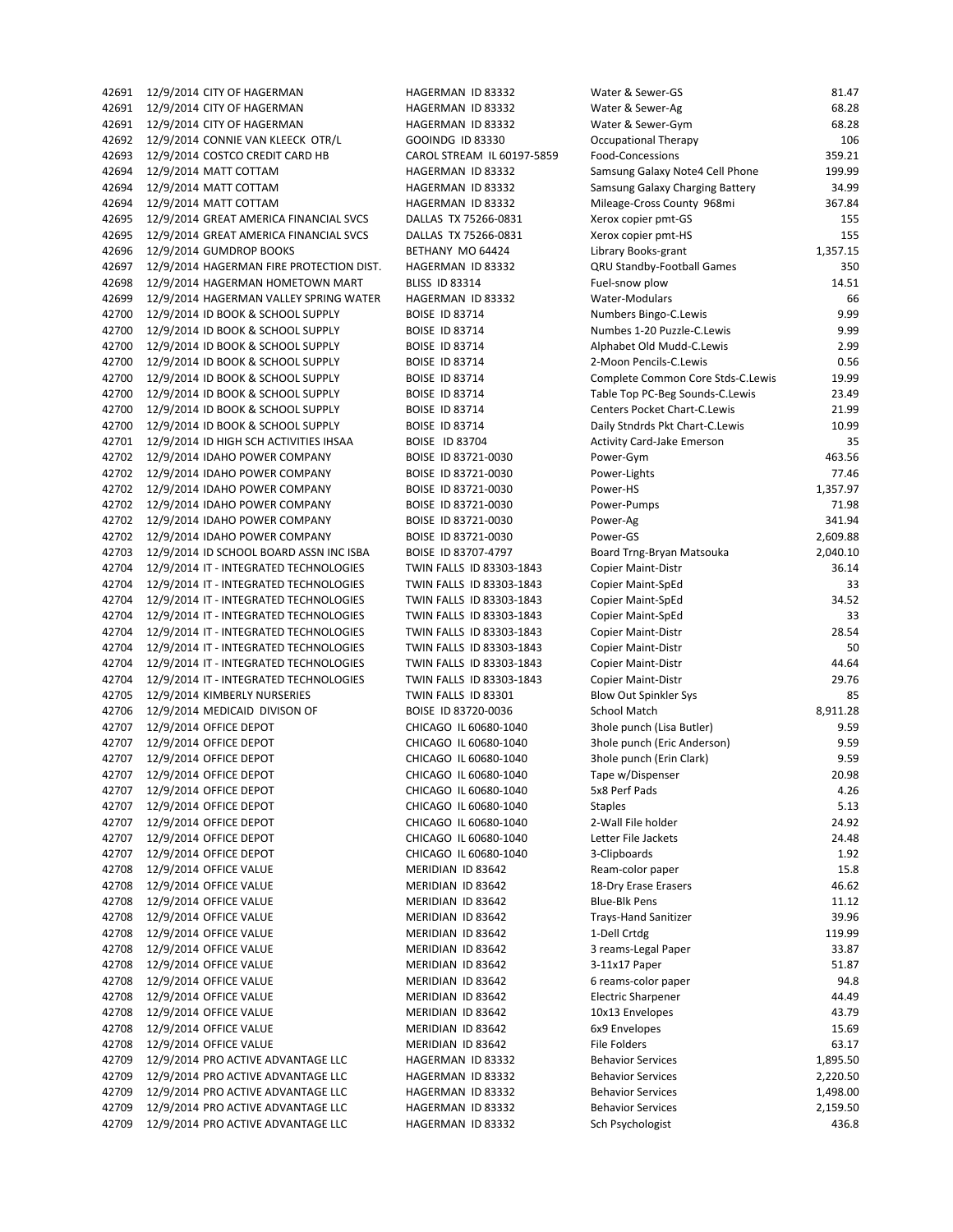42709 12/9/2014 PRO ACTIVE ADVANTAGE LLC HAGERMAN ID 83332 42710 12/9/2014 PBS-PROGRESSIVE BEHAVIOR SYSTE BUPERT ID 83350 42710 12/9/2014 PBS-PROGRESSIVE BEHAVIOR SYSTE RUPERT ID 83350 42710 12/9/2014 PBS-PROGRESSIVE BEHAVIOR SYSTE RUPERT ID 83350 42711 12/9/2014 BETTE M REED WENDELL ID 83355 42712 12/9/2014 SALES TAX COMMISSION BOISE ID 83707-0076 42713 12/9/2014 SCHOLASTIC BOOK FAIR HAGERMAN ID 83332 42714 12/9/2014 US BANKCORP CARD SVCS INC FARGO ND 58125-6343 42714 12/9/2014 US BANKCORP CARD SVCS INC FARGO ND 58125-6343 42714 12/9/2014 US BANKCORP CARD SVCS INC FARGO ND 58125-6343 42714 12/9/2014 US BANKCORP CARD SVCS INC FARGO ND 58125-6343 42714 12/9/2014 US BANKCORP CARD SVCS INC FARGO ND 58125-6343 42714 12/9/2014 US BANKCORP CARD SVCS INC FARGO ND 58125-6343 42714 12/9/2014 US BANKCORP CARD SVCS INC FARGO ND 58125-6343 42714 12/9/2014 US BANKCORP CARD SVCS INC FARGO ND 58125-6343 42714 12/9/2014 US BANKCORP CARD SVCS INC FARGO ND 58125-6343 42714 12/9/2014 US BANKCORP CARD SVCS INC FARGO ND 58125-6343 42714 12/9/2014 US BANKCORP CARD SVCS INC FARGO ND 58125-6343 42714 12/9/2014 US BANKCORP CARD SVCS INC FARGO ND 58125-6343 42714 12/9/2014 US BANKCORP CARD SVCS INC FARGO ND 58125-6343 42714 12/9/2014 US BANKCORP CARD SVCS INC FARGO ND 58125-6343 42714 12/9/2014 US BANKCORP CARD SVCS INC FARGO ND 58125-6343 42714 12/9/2014 US BANKCORP CARD SVCS INC FARGO ND 58125-6343 42714 12/9/2014 US BANKCORP CARD SVCS INC FARGO ND 58125-6343 42714 12/9/2014 US BANKCORP CARD SVCS INC FARGO ND 58125-6343 42714 12/9/2014 US BANKCORP CARD SVCS INC FARGO ND 58125-6343 42715 12/9/2014 VALLEY COOP WENDELL ID 83355 42715 12/9/2014 VALLEY COOP WENDELL ID 83355 42716 12/9/2014 VERIZON WIRELESS BELLEVUE WA 98009 42716 12/9/2014 VERIZON WIRELESS BELLEVUE WA 98009 42716 12/9/2014 VERIZON WIRELESS BELLEVUE WA 98009 42716 12/9/2014 VERIZON WIRELESS BELLEVUE WA 98009 42716 12/9/2014 VERIZON WIRELESS BELLEVUE WA 98009 42716 12/9/2014 VERIZON WIRELESS BELLEVUE WA 98009 42716 12/9/2014 VERIZON WIRELESS BELLEVUE WA 98009 42716 12/9/2014 VERIZON WIRELESS BELLEVUE WA 98009 42717 12/9/2014 WAXIE SANITARY SUPPLY LOS ANGELES CA 90060-0227 42718 12/9/2014 WISE PLUMBING HAGERMAN ID 83332 42719 12/9/2014 WWS-WESTERN WASTE SERVICES Jerome ID 83338 42720 12/10/2014 PLATT ELECTRICAL SUPPLIES BOSTON MA 02241-8759 42721 12/10/2014 PLATT ELECTRICAL SUPPLIES BOSTON MA 02241-8759 42721 12/10/2014 PLATT ELECTRICAL SUPPLIES BOSTON MA 02241-8759 42721 12/10/2014 PLATT ELECTRICAL SUPPLIES BOSTON MA 02241-8759 42721 12/10/2014 PLATT ELECTRICAL SUPPLIES BOSTON MA 02241-8759 42757 12/17/2014 AMERICAN FIDELITY CO - HSA 42757 12/17/2014 AMERICAN FIDELITY CO - HSA 42757 12/17/2014 AMERICAN FIDELITY CO - HSA 42757 12/17/2014 AMERICAN FIDELITY CO - HSA 42757 12/17/2014 AMERICAN FIDELITY CO - HSA 42757 12/17/2014 AMERICAN FIDELITY CO - HSA 42757 12/17/2014 AMERICAN FIDELITY CO - HSA 42757 12/17/2014 AMERICAN FIDELITY CO - HSA 42758 12/17/2014 BLUE CROSS OF IDAHO BOISE ID 83707-0948 42758 12/17/2014 BLUE CROSS OF IDAHO BOISE ID 83707-0948 42758 12/17/2014 BLUE CROSS OF IDAHO BOISE ID 83707-0948 42758 12/17/2014 BLUE CROSS OF IDAHO BOISE ID 83707-0948 42758 12/17/2014 BLUE CROSS OF IDAHO BOISE ID 83707-0948 42758 12/17/2014 BLUE CROSS OF IDAHO BOISE ID 83707-0948 42758 12/17/2014 BLUE CROSS OF IDAHO BOISE ID 83707-0948 42758 12/17/2014 BLUE CROSS OF IDAHO BOISE ID 83707-0948 42758 12/17/2014 BLUE CROSS OF IDAHO BOISE ID 83707-0948 42758 12/17/2014 BLUE CROSS OF IDAHO BOISE ID 83707-0948 42758 12/17/2014 BLUE CROSS OF IDAHO BOISE ID 83707-0948 42758 12/17/2014 BLUE CROSS OF IDAHO BOISE ID 83707-0948 42758 12/17/2014 BLUE CROSS OF IDAHO BOISE ID 83707-0948 42758 12/17/2014 BLUE CROSS OF IDAHO BOISE ID 83707-0948

| <b>Behavior Services</b>                                           | 929.75          |
|--------------------------------------------------------------------|-----------------|
| <b>Behavior Services</b>                                           | 1,122.00        |
| <b>Behavior Services</b>                                           | 1,122.00        |
| <b>Behavior Services</b>                                           | 874.5           |
| Mileage-Jerome TF                                                  | 49.4            |
| ** VOID **                                                         |                 |
| Library Books-Grant                                                | 142.24          |
| amzn:3 Mediabridge Cable 3ft                                       | 16.47           |
| amzn: 3 Mediabridge Cable 6ft                                      | 17.97           |
| amzn: 1 Micro USB to HDMI Cable Ad                                 | 9.99            |
| amzn: 2 CCTV Security Cameras                                      | 59.98           |
| amzn: VideoSecu Video Cables                                       | 25.98           |
| amzn: NFC Tags                                                     | 13.99           |
| amzn: Pilot Pens                                                   | 25.78           |
| amzn:1 Anker Desktop Chrgrs                                        | 51.98           |
| amzn:HP Gigabit Switch                                             | 454.8           |
| amzn: 3 Dell PwrEdg 2600 Memory                                    | 98.47           |
| Zeppes-gift cert-B.Donaldsn surgy                                  | 40              |
| LRP-Behavioral Intervention book                                   | 37.15           |
| amzn:Daily Rdg gr4-S.McCarthy spel                                 | 33.95           |
| amzn:Math Min gr4-S.McCarthy spell                                 | 13.27           |
| amzn:Daily Rdg gr4-S.McCarthy spel                                 | 12.98           |
| amzn:Daily Rdg g4-S.McCarthy spell                                 | 12.95           |
| ETS:ParaPro Test Fee-Rachel Griggs                                 | 50              |
| Bally-Gasket/Kitchen freezer door                                  | 44.56           |
| ETS:ParaPro Test Fee-Jennifer Drap                                 | 50              |
| LPGas-Ag 1158.1g                                                   | 1,975.89        |
| LPGas-HS 2206.2g                                                   | 3,785.26        |
| Cell Phone-Matt Cottam                                             | 52.5            |
| Cell Phone-AJ Perkins                                              | 52.5            |
| Cell Phone-Ben Donaldson                                           | 52.5            |
| Cell Phone-Anderson                                                | 52.5            |
| Cell Phone-Craig Jackson                                           | 26.39           |
| Cell Phone-Dan Knapp                                               | 52.5            |
| Cell Phone-Mark Kress                                              | 52.5            |
| Cell Phone-Kevin Cato                                              | 52.5            |
| Pro 14" Xover Flr Tool                                             | 59.51           |
| Change out Valve on Boiler                                         | 112.24          |
| Trash Pickup<br>***VOID***                                         | 256.06          |
|                                                                    |                 |
| Boxes T-8 Lightbulbs                                               | 124.8<br>46.79  |
| <b>OSHA-Backup Batteries</b>                                       |                 |
| OSHA-Backup Batteries 12v<br>OSHA-Exit/Emerg Lights                | 39.07<br>10     |
|                                                                    |                 |
| Am Fidelity - HSA Svg - 12-2014<br>Am Fidelity - HSA Svg - 12-2014 | 281.52<br>44.34 |
| Am Fidelity - HSA Svg - 12-2014                                    | 121.69          |
| Am Fidelity - HSA Svg - 12-2014                                    | 23.16           |
| Am Fidelity - HSA Svg - 12-2014                                    | 151.7           |
| Am Fidelity - HSA Svg - 12-2014                                    | 287.09          |
| Am Fidelity - HSA Svg - 12-2014                                    | 136.09          |
| Am Fidelity - HSA Svg - 12-2014                                    | 16.31           |
| Blue Cross - HSA - 12-2014                                         | 158.74          |
| Blue Cross - 12-2014                                               | 798.97          |
| Blue Cross - 12-2014                                               | 916.09          |
| Blue Cross - 12-2014                                               | 192.42          |
| Blue Cross - 12-2014                                               | 25.36           |
| Blue Cross - HSA - 12-2014                                         | 418.6           |
| Blue Cross - 12-2014                                               | 115.46          |
| Blue Cross - 12-2014                                               | 1,080.45        |
| Blue Cross - 12-2014                                               | 574.62          |
| Blue Cross - HSA - 12-2014                                         | 4,080.43        |
| Blue Cross - HSA - 12-2014                                         | 754.59          |
| Blue Cross - HSA - 12-2014                                         | 341.38          |
| Blue Cross - HSA - 12-2014                                         | 805.35          |
| Blue Cross - 12-2014                                               | 74.05           |
|                                                                    |                 |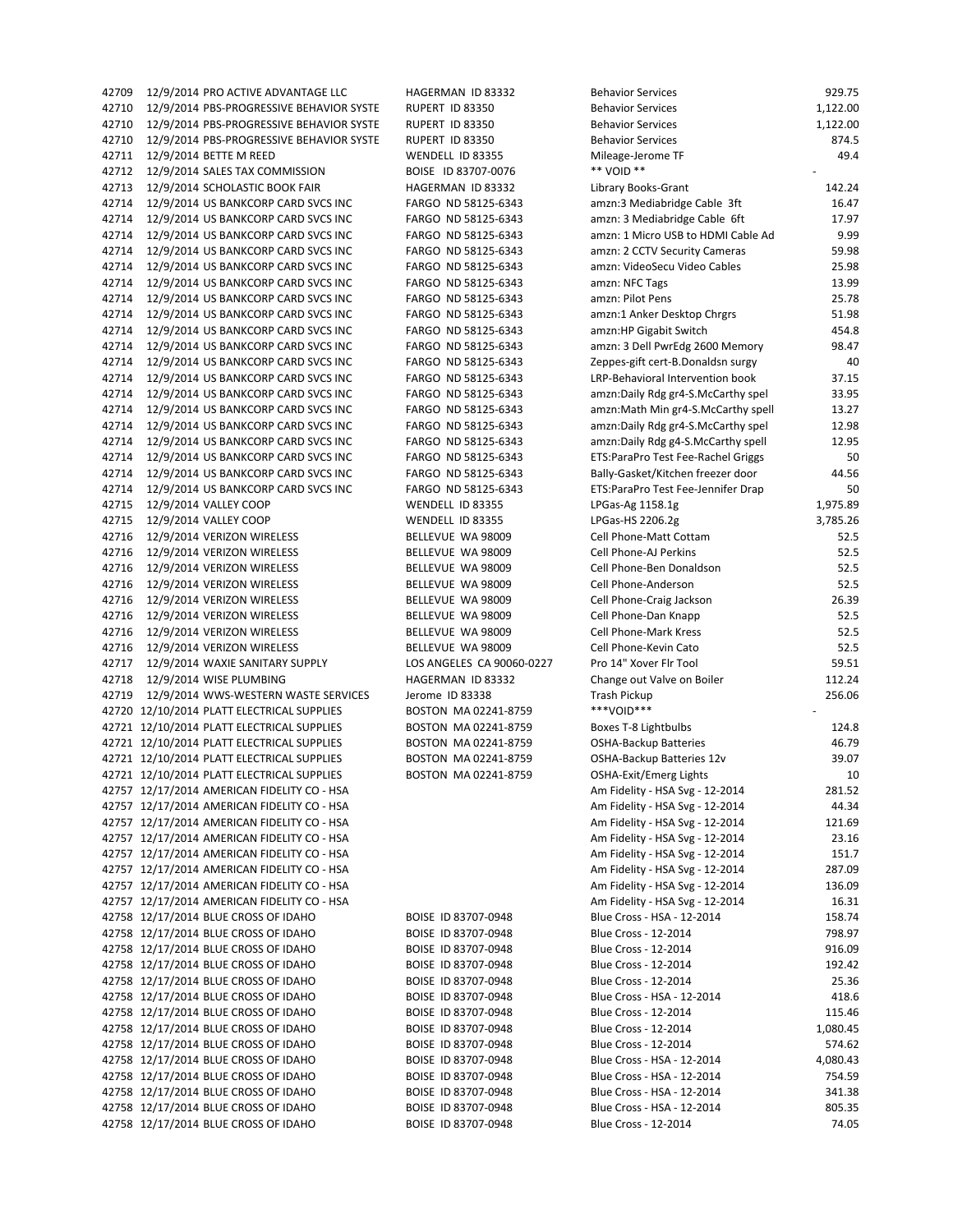| 42758 12/17/2014 BLUE CROSS OF IDAHO | BOISE ID 83707-0948 | Blue Cross - 12-2014         | 236.29   |
|--------------------------------------|---------------------|------------------------------|----------|
| 42758 12/17/2014 BLUE CROSS OF IDAHO | BOISE ID 83707-0948 | Blue Cross - 12-2014         | 652.95   |
| 42758 12/17/2014 BLUE CROSS OF IDAHO | BOISE ID 83707-0948 | Blue Cross - 12-2014         | 153.39   |
| 42758 12/17/2014 BLUE CROSS OF IDAHO | BOISE ID 83707-0948 | Blue Cross - 12-2014         | 750.45   |
|                                      |                     |                              |          |
| 42758 12/17/2014 BLUE CROSS OF IDAHO | BOISE ID 83707-0948 | Blue Cross - 12-2014         | 808.16   |
| 42758 12/17/2014 BLUE CROSS OF IDAHO | BOISE ID 83707-0948 | Blue Cross - 12-2014         | 57.72    |
| 42758 12/17/2014 BLUE CROSS OF IDAHO | BOISE ID 83707-0948 | Blue Cross - 12-2014         | 3,945.25 |
| 42758 12/17/2014 BLUE CROSS OF IDAHO | BOISE ID 83707-0948 | Blue Cross - 12-2014         | 58.44    |
| 42759 12/17/2014 HJSD - IRS          |                     | IRS-Fica - 12-2014           | 2,616.03 |
|                                      |                     |                              | 2,839.75 |
| 42759 12/17/2014 HJSD - IRS          |                     | IRS-Fica - 12-2014           |          |
| 42759 12/17/2014 HJSD - IRS          |                     | IRS-Fica - 12-2014           | 261.62   |
| 42759 12/17/2014 HJSD - IRS          |                     | IRS-Fica - 12-2014           | 338.52   |
| 42759 12/17/2014 HJSD - IRS          |                     | IRS-Fica - 12-2014           | 92.75    |
| 42759 12/17/2014 HJSD - IRS          |                     | IRS-Fica - 12-2014           | 616.44   |
| 42759 12/17/2014 HJSD - IRS          |                     | IRS-Fica - 12-2014           | 333.19   |
|                                      |                     |                              | 453.39   |
| 42759 12/17/2014 HJSD - IRS          |                     | IRS-Fica - 12-2014           |          |
| 42759 12/17/2014 HJSD - IRS          |                     | IRS-Fica - 12-2014           | 15.62    |
| 42759 12/17/2014 HJSD - IRS          |                     | IRS-Fica - 12-2014           | 13.08    |
| 42759 12/17/2014 HJSD - IRS          |                     | IRS-Fica - 12-2014           | 17.16    |
| 42759 12/17/2014 HJSD - IRS          |                     | IRS-Fica - 12-2014           | 670.85   |
| 42759 12/17/2014 HJSD - IRS          |                     | IRS-Fica - 12-2014           | 223.66   |
|                                      |                     |                              | 78.82    |
| 42759 12/17/2014 HJSD - IRS          |                     | IRS-Fica - 12-2014           |          |
| 42759 12/17/2014 HJSD - IRS          |                     | IRS-Medicare - 12-2014       | 131.32   |
| 42759 12/17/2014 HJSD - IRS          |                     | IRS-Fica - 12-2014           | 81.22    |
| 42759 12/17/2014 HJSD - IRS          |                     | IRS-Fica - 12-2014           | 270.06   |
| 42759 12/17/2014 HJSD - IRS          |                     | IRS-Fica - 12-2014           | 270.14   |
| 42759 12/17/2014 HJSD - IRS          |                     | IRS-Medicare - 12-2014       | 56.48    |
|                                      |                     |                              |          |
| 42759 12/17/2014 HJSD - IRS          |                     | IRS-Medicare - 12-2014       | 7.73     |
| 42759 12/17/2014 HJSD - IRS          |                     | IRS-Fica - 12-2014           | 227.64   |
| 42759 12/17/2014 HJSD - IRS          |                     | IRS-Fica - 12-2014           | 19.53    |
| 42759 12/17/2014 HJSD - IRS          |                     | IRS-Fica - 12-2014           | 33.21    |
| 42759 12/17/2014 HJSD - IRS          |                     | IRS-Fica - 12-2014           | 272.22   |
| 42759 12/17/2014 HJSD - IRS          |                     | IRS-Fica - 12-2014           | 36.26    |
|                                      |                     |                              |          |
| 42759 12/17/2014 HJSD - IRS          |                     | IRS-Fica - 12-2014           | 155.88   |
| 42759 12/17/2014 HJSD - IRS          |                     | IRS-Medicare - 12-2014       | 16.95    |
| 42760 12/17/2014 HJSD - PERSI        |                     | PERSI-Sick Leave - 12-2014   | 441.63   |
| 42760 12/17/2014 HJSD - PERSI        |                     | PERSI-Sick Leave - 12-2014   | 403.37   |
| 42760 12/17/2014 HJSD - PERSI        |                     | PERSI-Retirement - 12-2014   | 528.62   |
| 42760 12/17/2014 HJSD - PERSI        |                     | PERSI-Sick Leave - 12-2014   | 54.17    |
|                                      |                     |                              |          |
| 42760 12/17/2014 HJSD - PERSI        |                     | PERSI-Sick Leave - 12-2014   | 77.33    |
| 42760 12/17/2014 HJSD - PERSI        |                     | PERSI - Retirement - 12-2014 | 118.2    |
| 42760 12/17/2014 HJSD - PERSI        |                     | PERSI-Sick Leave - 12-2014   | 12.12    |
| 42760 12/17/2014 HJSD - PERSI        |                     | PERSI-Sick Leave - 12-2014   | 14.5     |
| 42760 12/17/2014 HJSD - PERSI        |                     | PERSI-Retirement - 12-2014   | 180.75   |
|                                      |                     |                              |          |
| 42760 12/17/2014 HJSD - PERSI        |                     | PERSI-Sick Leave - 12-2014   | 18.51    |
| 42760 12/17/2014 HJSD - PERSI        |                     | PERSI-Retirement - 12-2014   | 4,309.62 |
| 42760 12/17/2014 HJSD - PERSI        |                     | PERSI-Retirement - 12-2014   | 4,355.95 |
| 42760 12/17/2014 HJSD - PERSI        |                     | PERSI-Retirement - 12-2014   | 514.99   |
| 42760 12/17/2014 HJSD - PERSI        |                     | PERSI-Sick Leave - 12-2014   | 39.43    |
| 42760 12/17/2014 HJSD - PERSI        |                     | PERSI-Retirement - 12-2014   | 465.09   |
|                                      |                     |                              |          |
| 42760 12/17/2014 HJSD - PERSI        |                     | PERSI-Sick Leave - 12-2014   | 47.65    |
| 42760 12/17/2014 HJSD - PERSI        |                     | PERSI-Sick Leave - 12-2014   | 24.94    |
| 42760 12/17/2014 HJSD - PERSI        |                     | PERSI-Retirement - 12-2014   | 83.57    |
| 42760 12/17/2014 HJSD - PERSI        |                     | PERSI-Sick Leave - 12-2014   | 8.56     |
| 42760 12/17/2014 HJSD - PERSI        |                     | PERSI-Sick Leave - 12-2014   | 36.36    |
| 42760 12/17/2014 HJSD - PERSI        |                     | PERSI-Retirement - 12-2014   | 3.05     |
|                                      |                     |                              |          |
| 42760 12/17/2014 HJSD - PERSI        |                     | PERSI-Sick Leave - 12-2014   | 0.31     |
| 42760 12/17/2014 HJSD - PERSI        |                     | PERSI-Sick Leave - 12-2014   | 3.13     |
| 42760 12/17/2014 HJSD - PERSI        |                     | PERSI-Retirement - 12-2014   | 81.55    |
| 42760 12/17/2014 HJSD - PERSI        |                     | PERSI-Retirement - 12-2014   | 384.74   |
| 42760 12/17/2014 HJSD - PERSI        |                     | PERSI-Retirement - 12-2014   | 23.35    |
| 42760 12/17/2014 HJSD - PERSI        |                     | PERSI-Retirement - 12-2014   | 25.53    |
|                                      |                     |                              |          |
| 42760 12/17/2014 HJSD - PERSI        |                     | PERSI-Retirement - 12-2014   | 25.53    |
| 42760 12/17/2014 HJSD - PERSI        |                     | PERSI-Sick Leave - 12-2014   | 2.39     |
| 42760 12/17/2014 HJSD - PERSI        |                     | PERSI-Sick Leave - 12-2014   | 52.79    |
| 42760 12/17/2014 HJSD - PERSI        |                     | PERSI-Sick Leave - 12-2014   | 5.31     |
|                                      |                     |                              |          |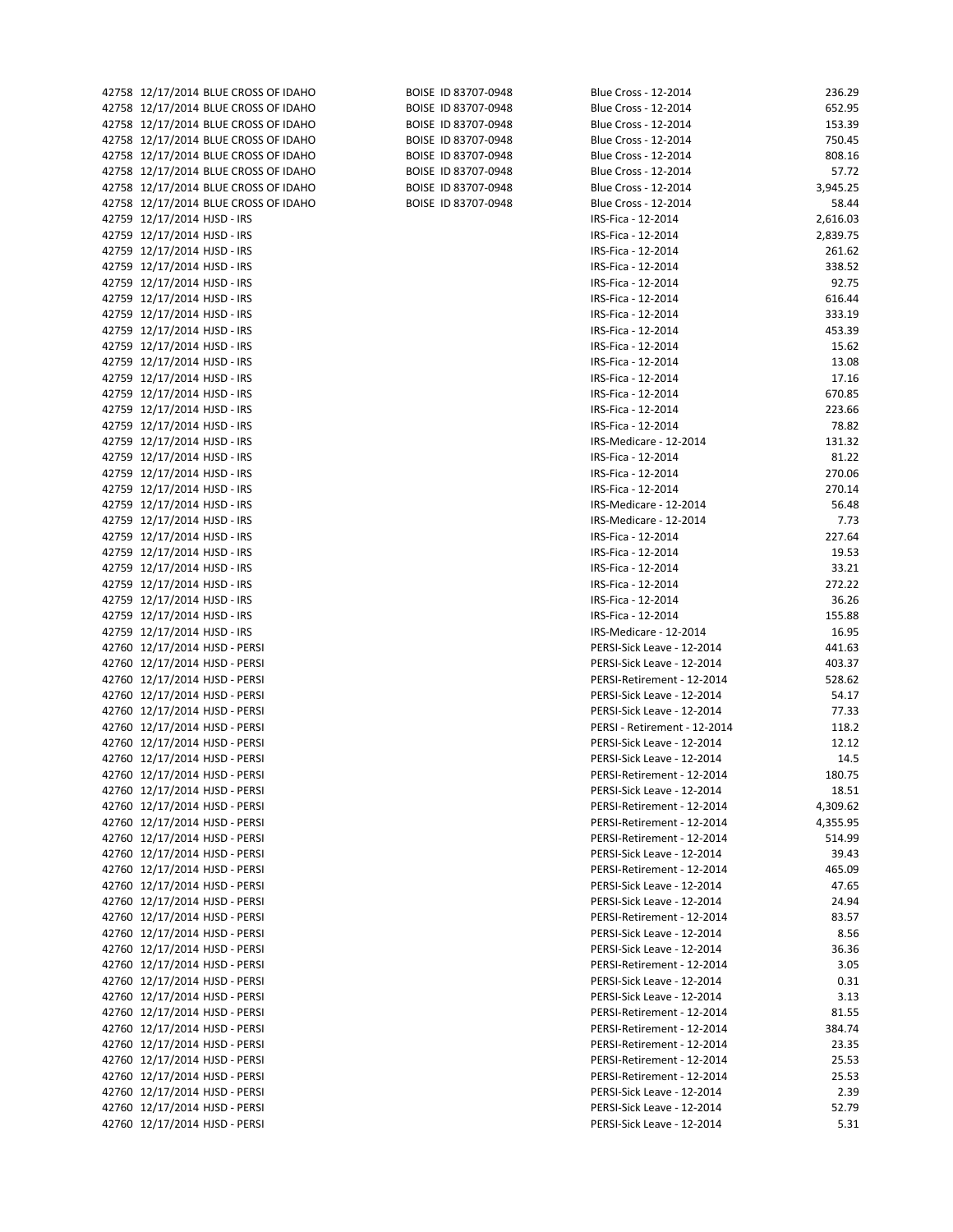|           | 42760 12/17/2014 HJSD - PERSI |                                           |                        | PERSI-Sick Leave - 12-2014 | 36.44          |
|-----------|-------------------------------|-------------------------------------------|------------------------|----------------------------|----------------|
|           |                               | 42760 12/17/2014 HJSD - PERSI             |                        | PERSI-Sick Leave - 12-2014 | 2.03           |
|           |                               | 42760 12/17/2014 HJSD - PERSI             |                        | PERSI-Sick Leave - 12-2014 | 5.59           |
|           |                               | 42760 12/17/2014 HJSD - PERSI             |                        | PERSI-Sick Leave - 12-2014 | 119.35         |
|           |                               | 42760 12/17/2014 HJSD - PERSI             |                        | PERSI-Sick Leave - 12-2014 | 11.62          |
|           |                               | 42760 12/17/2014 HJSD - PERSI             |                        | PERSI-Sick Leave - 12-2014 | 2.62           |
|           |                               | 42760 12/17/2014 HJSD - PERSI             |                        | PERSI-Retirement - 12-2014 | 971.76         |
|           |                               | 42760 12/17/2014 HJSD - PERSI             |                        | PERSI-Retirement - 12-2014 | 495.67         |
|           |                               | 42760 12/17/2014 HJSD - PERSI             |                        | PERSI-Retirement - 12-2014 | 754.67         |
|           |                               | 42760 12/17/2014 HJSD - PERSI             |                        | PERSI-Retirement - 12-2014 | 1,164.72       |
|           |                               |                                           |                        | PERSI-Retirement - 12-2014 | 141.5          |
|           |                               | 42760 12/17/2014 HJSD - PERSI             |                        | PERSI-Retirement - 12-2014 |                |
|           |                               | 42760 12/17/2014 HJSD - PERSI             |                        |                            | 243.38         |
|           |                               | 42760 12/17/2014 HJSD - PERSI             |                        | PERSI-Retirement - 12-2014 | 354.81         |
|           |                               | 42760 12/17/2014 HJSD - PERSI             |                        | PERSI-Retirement - 12-2014 | 30.59<br>51.74 |
|           |                               | 42760 12/17/2014 HJSD - PERSI             |                        | PERSI-Retirement - 12-2014 |                |
|           |                               | 42760 12/17/2014 HJSD - PERSI             |                        | PERSI-Retirement - 12-2014 | 355.57         |
|           |                               | 42760 12/17/2014 HJSD - PERSI             |                        | PERSI-Retirement - 12-2014 | 19.82          |
|           |                               | 42760 12/17/2014 HJSD - PERSI             |                        | PERSI-Retirement - 12-2014 | 54.5           |
|           |                               | 42760 12/17/2014 HJSD - PERSI             |                        | PERSI-Sick Leave - 12-2014 | 8.35           |
|           |                               | 42760 12/17/2014 HJSD - PERSI             |                        | PERSI-Sick Leave - 12-2014 | 93.47          |
|           |                               | 42760 12/17/2014 HJSD - PERSI             |                        | PERSI-Sick Leave - 12-2014 | 50.8           |
|           |                               | 42760 12/17/2014 HJSD - PERSI             |                        | PERSI-Sick Leave - 12-2014 | 2.62           |
|           |                               | 42760 12/17/2014 HJSD - PERSI             |                        | PERSI-Retirement - 12-2014 | 113.39         |
|           |                               | 42761 12/17/2014 STANDARD INSURANCE CO.   | PORTLAND OR 97228-6367 | Standard-Life - 12-2014    | 10.35          |
|           |                               | 42761 12/17/2014 STANDARD INSURANCE CO.   | PORTLAND OR 97228-6367 | Standard-Life - 12-2014    | 13.57          |
|           |                               | 42761 12/17/2014 STANDARD INSURANCE CO.   | PORTLAND OR 97228-6367 | Standard-Life - 12-2014    | 0.4            |
|           |                               | 42761 12/17/2014 STANDARD INSURANCE CO.   | PORTLAND OR 97228-6367 | Standard-Life - 12-2014    | 1.26           |
|           |                               | 42761 12/17/2014 STANDARD INSURANCE CO.   | PORTLAND OR 97228-6367 | Standard-Life - 12-2014    | 1.64           |
|           |                               | 42761 12/17/2014 STANDARD INSURANCE CO.   | PORTLAND OR 97228-6367 | Standard-Life - 12-2014    | 1.33           |
|           |                               | 42761 12/17/2014 STANDARD INSURANCE CO.   | PORTLAND OR 97228-6367 | Standard-Life - 12-2014    | 0.72           |
|           |                               | 42761 12/17/2014 STANDARD INSURANCE CO.   | PORTLAND OR 97228-6367 | Standard-Life - 12-2014    | 0.8            |
|           |                               | 42761 12/17/2014 STANDARD INSURANCE CO.   | PORTLAND OR 97228-6367 | Standard-Life - 12-2014    | 4.53           |
|           |                               | 42761 12/17/2014 STANDARD INSURANCE CO.   | PORTLAND OR 97228-6367 | Standard-Life - 12-2014    | 0.62           |
|           |                               | 42761 12/17/2014 STANDARD INSURANCE CO.   | PORTLAND OR 97228-6367 | Standard-Life - 12-2014    | 38.57          |
|           |                               | 42761 12/17/2014 STANDARD INSURANCE CO.   | PORTLAND OR 97228-6367 | Standard-Life - 12-2014    | $\overline{2}$ |
|           |                               | 42761 12/17/2014 STANDARD INSURANCE CO.   | PORTLAND OR 97228-6367 | Standard-Life - 12-2014    | 0.2            |
|           |                               | 42761 12/17/2014 STANDARD INSURANCE CO.   | PORTLAND OR 97228-6367 | Standard-Life - 12-2014    | 44.66          |
|           |                               | 42761 12/17/2014 STANDARD INSURANCE CO.   | PORTLAND OR 97228-6367 | Standard-Life - 12-2014    | 3.99           |
|           |                               | 42761 12/17/2014 STANDARD INSURANCE CO.   | PORTLAND OR 97228-6367 | Standard-Life - 12-2014    | 8.58           |
|           |                               | 42761 12/17/2014 STANDARD INSURANCE CO.   | PORTLAND OR 97228-6367 | Standard-Life - 12-2014    | 3.21           |
|           |                               | 42761 12/17/2014 STANDARD INSURANCE CO.   | PORTLAND OR 97228-6367 | Standard-Life - 12-2014    | 4              |
|           |                               | 42761 12/17/2014 STANDARD INSURANCE CO.   | PORTLAND OR 97228-6367 | Standard-Life - 12-2014    | 3.77           |
|           |                               | 42761 12/17/2014 STANDARD INSURANCE CO.   | PORTLAND OR 97228-6367 | Standard-Life - 12-2014    | 1.11           |
|           |                               | 42761 12/17/2014 STANDARD INSURANCE CO.   | PORTLAND OR 97228-6367 | Standard-Life - 12-2014    | 5.2            |
|           |                               | 42761 12/17/2014 STANDARD INSURANCE CO.   | PORTLAND OR 97228-6367 | Standard-Life - 12-2014    | 5.6            |
|           |                               | 42761 12/17/2014 STANDARD INSURANCE CO.   | PORTLAND OR 97228-6367 | Standard-Life - 12-2014    | 9.32           |
|           |                               | 42761 12/17/2014 STANDARD INSURANCE CO.   | PORTLAND OR 97228-6367 | Standard-Life - 12-2014    | 5.61           |
| Check#    | Date                          | Name                                      | GrossPay               | City                       | State          |
| drct-dpst |                               | 12/19/2014 ANDERSON ERIC C                |                        | 6666.66 JEROME             | ID             |
| drct-dpst |                               | 12/19/2014 ARRIAGA LYNN                   |                        | 3091.66 HAGERMAN           | ID             |
|           |                               | drct-dpst 12/19/2014 BLAKE GILBERT D      |                        | 698.4 HAGERMAN             | ID             |
|           |                               | drct-dpst  12/19/2014 BOLDUC CHRISTINA J  |                        | 2045 HAGERMAN              | ID             |
|           |                               | drct-dpst 12/19/2014 BUTLER LISA M        |                        | 4783.32 GOODING            | ID             |
|           |                               | drct-dpst 12/19/2014 CATO KEVIN M         |                        | 4127.16 HAGERMAN           | ID             |
| drct-dpst |                               | 12/19/2014 CHAPMAN TERESA L               |                        | 943.26 HAGERMAN            | ID             |
| drct-dpst |                               | 12/19/2014 CLARK DONNA K                  |                        | 3729.41 HAGERMAN           | ID             |
|           |                               | drct-dpst     12/19/2014 CLARK  ERIN D    |                        | 1243.33 HAGERMAN           | ID             |
| drct-dpst |                               | 12/19/2014 CORBRIDGE ARLYNDA R            |                        | 822.57 HAGERMAN            | ID             |
| drct-dpst |                               | 12/19/2014 COTTAM MATTHEW S               |                        | 5458.41 HAGERMAN           | ID             |
| drct-dpst |                               | 12/19/2014 DAARUD SHERMA                  |                        | 4437.58 TWIN FALLS         | ID             |
| drct-dpst |                               | 12/19/2014 DANNER COURTNEY J              |                        | 3091.66 HAGERMAN           | ID             |
| drct-dpst |                               | 12/19/2014 DAVIS ELAINE                   |                        | 1440.92 HAGERMAN           | ID             |
|           |                               | drct-dpst 12/19/2014 DONALDSON BENJAMIN D |                        | 2702.22 GOODING            | ID             |
| drct-dpst |                               | 12/19/2014 EATON DENISE S                 |                        | 718.29 HAGERMAN            | ID             |
| drct-dpst |                               | 12/19/2014 FUNKHOUSER LONNIE              |                        | 3105.99 HAGERMAN           | ID             |
|           |                               | drct-dpst     12/19/2014 HAUSER HENRY J   |                        | 4229.41 HAGERMAN           | ID             |
|           |                               |                                           |                        |                            |                |